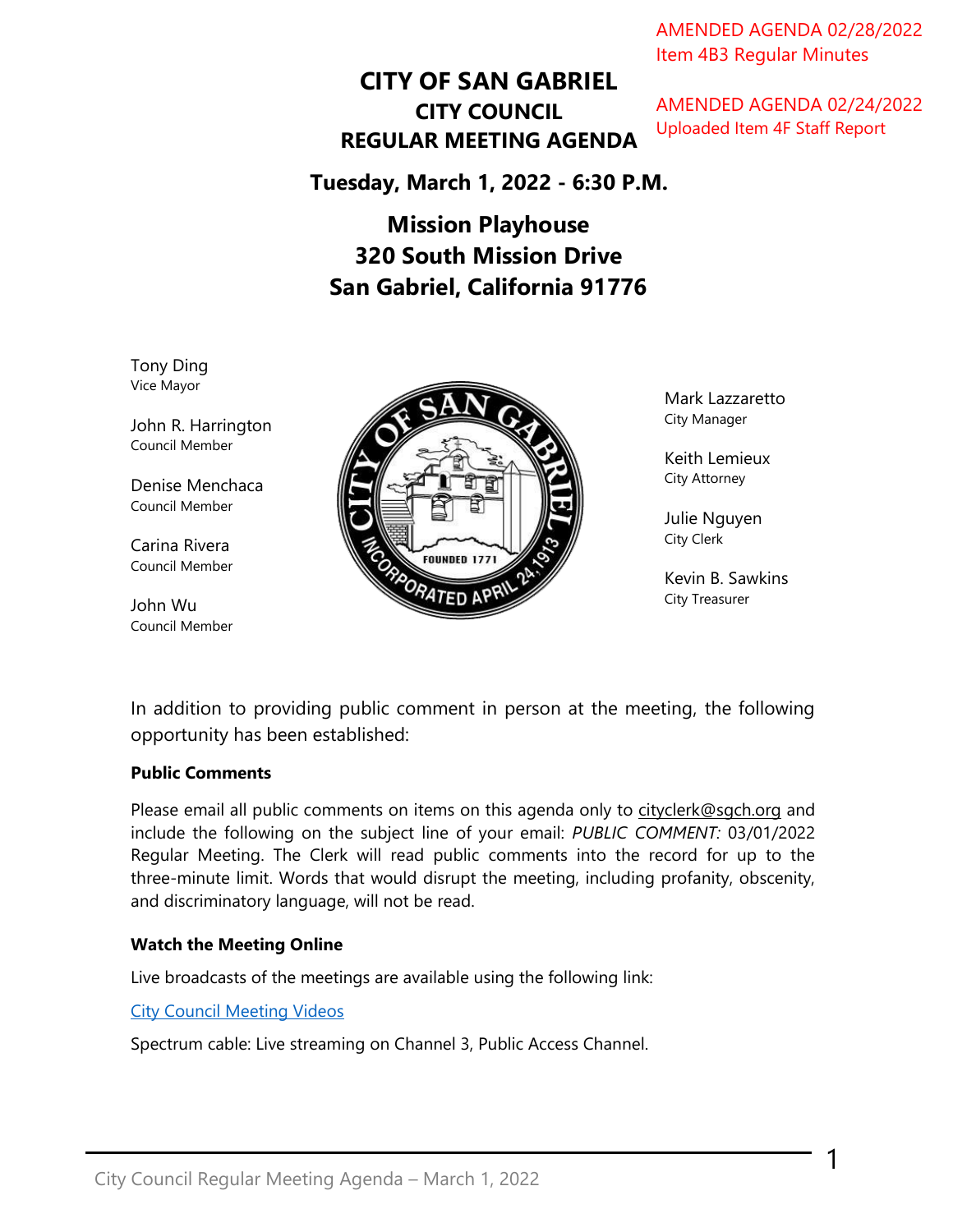# **City Council Regular Meeting Agenda Tuesday, March 1, 2022**

- **CALL TO ORDER**
- **PLEDGE OF ALLEGIANCE LED BY:** Council Member Harrington
- **ROLL CALL:** Vice Mayor Ding, Council Members Harrington, Menchaca, Rivera, Wu
- **1. APPROVAL OF AGENDA ORDER**

# **2. PRESENTATION**

- **A. [FOOTHILL UNITY CENTER, INCORPORATED PRESENTATION ABOUT THEIR](https://www.sangabrielcity.com/DocumentCenter/View/16173/Item-2A)  [COMMUNITY ORGANIZATION](https://www.sangabrielcity.com/DocumentCenter/View/16173/Item-2A)**
- **B. POLICE DEPARTMENT EMPLOYEE INTRODUCTIONS**
- **C. PROCLAMATION FOR [WOMEN'S HISTORY MONTH](https://www.sangabrielcity.com/DocumentCenter/View/16155/Item-2C---Proclamation-for-Womens-History-Month)**
- **D. COVID-19 UPDATE**

## **3. PUBLIC COMMENT**

#### **4. CONSENT CALENDAR**

All items listed under the Consent Calendar are considered routine and recommendations will be approved in one motion unless a member of the City Council or audience requests separate discussion.

# **A. [RESOLUTION NO. 22-18 REAUTHORIZING THE CITY COUNCIL AND THE](https://www.sangabrielcity.com/DocumentCenter/View/16161/Item-4A---2022-03-01-AB-361-Teleconference-Findings)  [CITY'S COMMISSIONS TO IMPLEMENT TELECONFERENCE ACCESSIBILITY](https://www.sangabrielcity.com/DocumentCenter/View/16161/Item-4A---2022-03-01-AB-361-Teleconference-Findings)  [FOR CONDUCTING PUBLIC MEETINGS PURSUANT TO ASSEMBLY BILL 361](https://www.sangabrielcity.com/DocumentCenter/View/16161/Item-4A---2022-03-01-AB-361-Teleconference-Findings)**

Resolution No. 22-18 makes findings that allow the City to continue implementation of teleconference/internet-based accessibility for public meetings under state-of-emergency provisions.

## Recommended Action:

Staff recommends that the City Council adopt Resolution No. 22-18 regarding the use of teleconferencing for public meetings.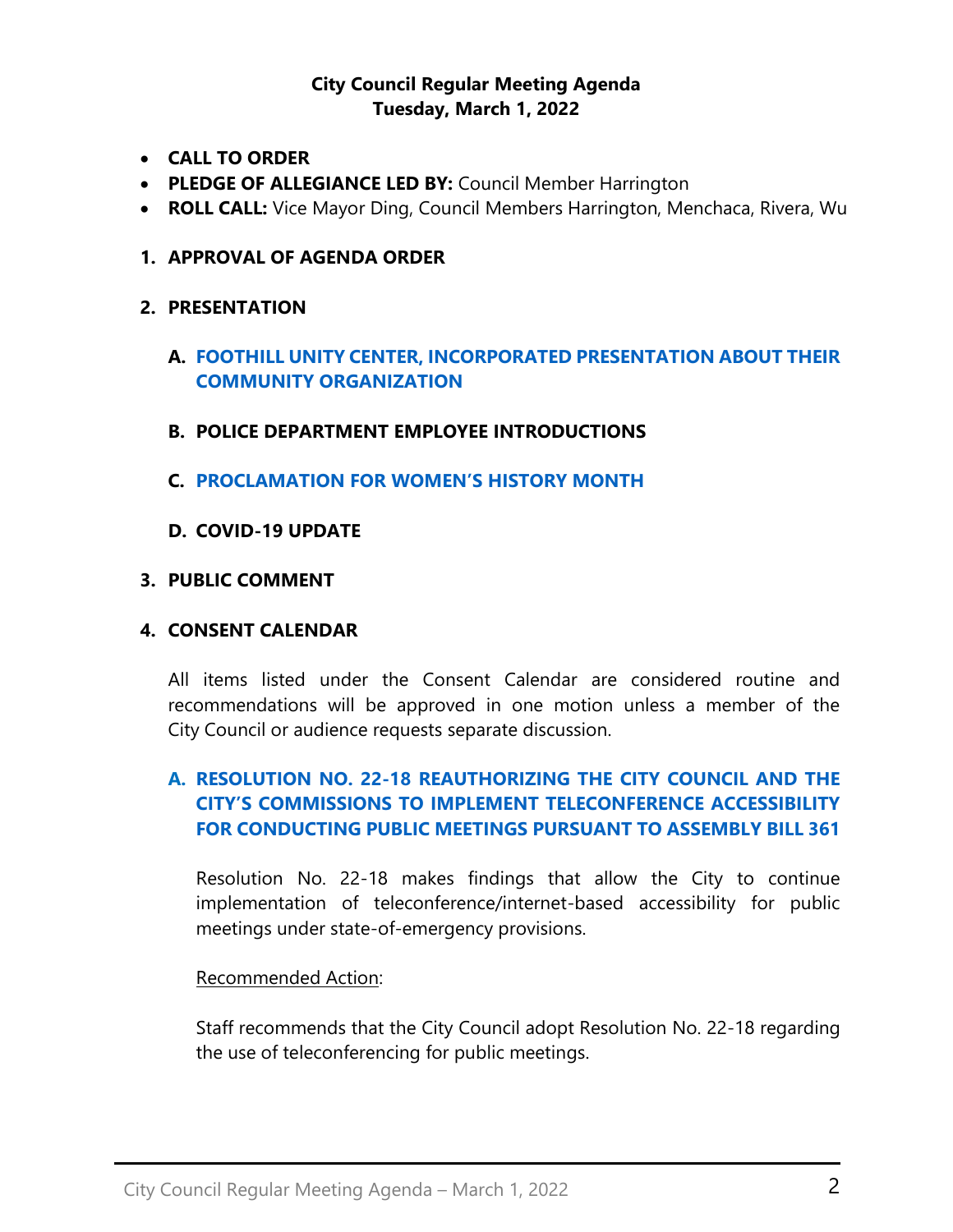#### **B. APPROVAL OF MINUTES**

The minutes are a record of the official actions taken at the City Council meeting.

- 1. [Minutes of the City Council Special](https://www.sangabrielcity.com/DocumentCenter/View/16158/Item-4B1---2022-02-09-Minutes---Special) Meeting of February 9, 2022.
- 2. [Minutes of the City Council Special Meeting of February 10, 2022.](https://www.sangabrielcity.com/DocumentCenter/View/16156/Item-4B2---2022-02-10-Minutes---Special)
- 3. [Minutes of the City Council Regular Meeting of February 15, 2022.](https://www.sangabrielcity.com/DocumentCenter/View/16157/Item-4B3---2022-02-15-Minutes---Regular)

Recommended Action: Approval.

# **C. [MATERIAL DEMANDS](https://www.sangabrielcity.com/DocumentCenter/View/16079/Item-4B--Material-Demands)**

The most recent Material Demands from the Finance Department are presented to the City Council for review and approval.

## Recommended Action:

Staff recommends that the City Council approve Material Demands as presented.

# **D. [ADOPT A RESOLUTION TO CORRECT CLERICAL ERRORS IN PREVIOUSLY](https://www.sangabrielcity.com/DocumentCenter/View/16133/Item-4D---Adopt-Res-No-22-02-Authorizing-Amendments-to-CDBG-2021-22-Program-and-Budget-Plan)  [APPROVED RESOLUTION NO. 22-02 AUTHORIZING AMENDMENTS TO](https://www.sangabrielcity.com/DocumentCenter/View/16133/Item-4D---Adopt-Res-No-22-02-Authorizing-Amendments-to-CDBG-2021-22-Program-and-Budget-Plan)  [THE COMMUNITY DEVELOPMENT BLOCK GRANT](https://www.sangabrielcity.com/DocumentCenter/View/16133/Item-4D---Adopt-Res-No-22-02-Authorizing-Amendments-to-CDBG-2021-22-Program-and-Budget-Plan) FISCAL YEAR 2021-2022 [PROGRAM AND BUDGET PLAN](https://www.sangabrielcity.com/DocumentCenter/View/16133/Item-4D---Adopt-Res-No-22-02-Authorizing-Amendments-to-CDBG-2021-22-Program-and-Budget-Plan)**

At the January 18, 2022 City Council meeting, Council approved the Community Development Block Grant (CDBG) Fiscal Year (FY) 2022-23 Program and Budget Plan and changes to the CDBG FY2021-22 Program and Budget Plan, and adopted Resolution Nos. 22-01, 22-02 and 22-03. Subsequently, staff discovered clerical errors in the dollar amounts stated in Resolution No. 22-02, which inadvertently appropriated \$10,000 to a Graffiti Control Program rather than the intended amount of \$16,625 for FY 2021-22. Staff is proposing that Council adopt Resolution No. 22-21 to correct the item previously approved. In addition, the proposed Resolution will reduce the amount allocated to the Parks & Recreation Youth Program to \$29,668 from \$40,000 to comply with CDBG requirements, which allows a maximum of 15% of the funds in a fiscal year to be allocated to Public Service Programs.

## Recommended Action:

Staff recommends that the City Council adopt the amended and corrected Resolution No. 22-21 appropriating the correct amounts to the Graffiti Control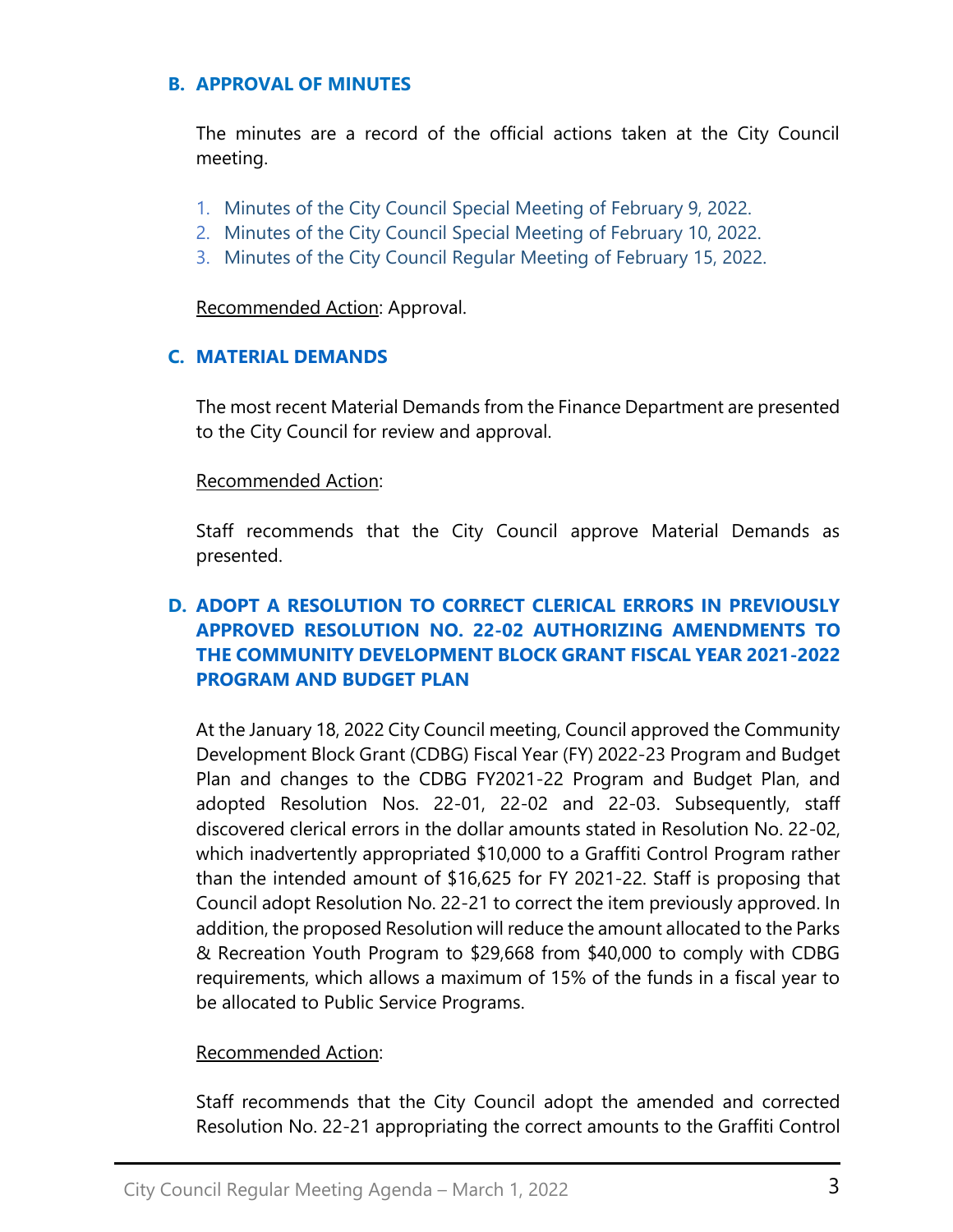Program and the Parks and Recreation Youth Program for Fiscal Year 2021-22 CDBG Program and Budget Plan.

# **E. [ACCEPTANCE OF FINAL TRACT MAP NO. 74072 FOR 330 EAST LAS TUNAS](https://www.sangabrielcity.com/DocumentCenter/View/16134/Item-4E---Acceptance-of-Final-Tract-Map-No-74072-for-330-E-Las-Tunas-Drive)  [DRIVE PLANNING CASE NO. PL-16-016](https://www.sangabrielcity.com/DocumentCenter/View/16134/Item-4E---Acceptance-of-Final-Tract-Map-No-74072-for-330-E-Las-Tunas-Drive)**

The project, located at 330 East Las Tunas Drive, is an 8-unit medical condominium office building. The Final Tract Map is for a single lot that will be subdivided into the condominium airspaces for the development. Staff has reviewed the Final Tract Map and has determined it is in compliance with the State Subdivision Map Act, conditions of approval, and the City's ordinances regarding subdivisions.

#### Recommended Action:

Staff recommends that the City Council accept Final Tract Map No. 74072 and authorize filing with the Los Angeles County Recorder.

# **F. [APPROVING RESOLUTION NO. 22-15 RATIFYING THE MEMORANDUM OF](https://www.sangabrielcity.com/DocumentCenter/View/16167/Item-4F---Approving-Reso-No-22-15-Ratifying-the-MOU-with-the-San-Gabriel-Firefighters-Association)  [UNDERSTANDING WITH THE SAN GABRIEL FIREFIGHTERS' ASSOCIATION](https://www.sangabrielcity.com/DocumentCenter/View/16167/Item-4F---Approving-Reso-No-22-15-Ratifying-the-MOU-with-the-San-Gabriel-Firefighters-Association)  [FOR THE JULY 1, 2017 THROUGH JUNE 30, 2022 PERIOD AND](https://www.sangabrielcity.com/DocumentCenter/View/16167/Item-4F---Approving-Reso-No-22-15-Ratifying-the-MOU-with-the-San-Gabriel-Firefighters-Association)  [INCREASING GENERAL FUND APPROPRIATIONS FOR FIRE PERSONNEL](https://www.sangabrielcity.com/DocumentCenter/View/16167/Item-4F---Approving-Reso-No-22-15-Ratifying-the-MOU-with-the-San-Gabriel-Firefighters-Association)  [SALARIES AND ONE-TIME PAYMENTS](https://www.sangabrielcity.com/DocumentCenter/View/16167/Item-4F---Approving-Reso-No-22-15-Ratifying-the-MOU-with-the-San-Gabriel-Firefighters-Association)**

In January 2021, the City and San Gabriel Firefighters' Association (Association) reconvened negotiations for a successor Memorandum of Understanding (MOU). Representatives of the City and Association have reached an agreement on a five-year MOU for the July 1, 2017 through June 30, 2022 period.

#### Recommended Action:

Staff recommends that City Council approve Resolution No. 22-15, which ratifies the five-year MOU for the period covering July 1, 2017 through June 30, 2022 between the City and Association and appropriates \$1,626,657 in General Funds to cover the salary increases and one-time payments associated with the MOU, and authorize the City's negotiators to execute the MOU.

**5. PUBLIC HEARING –** None.

## **6. CONTINUED BUSINESS –** None.

## **7. NEW BUSINESS**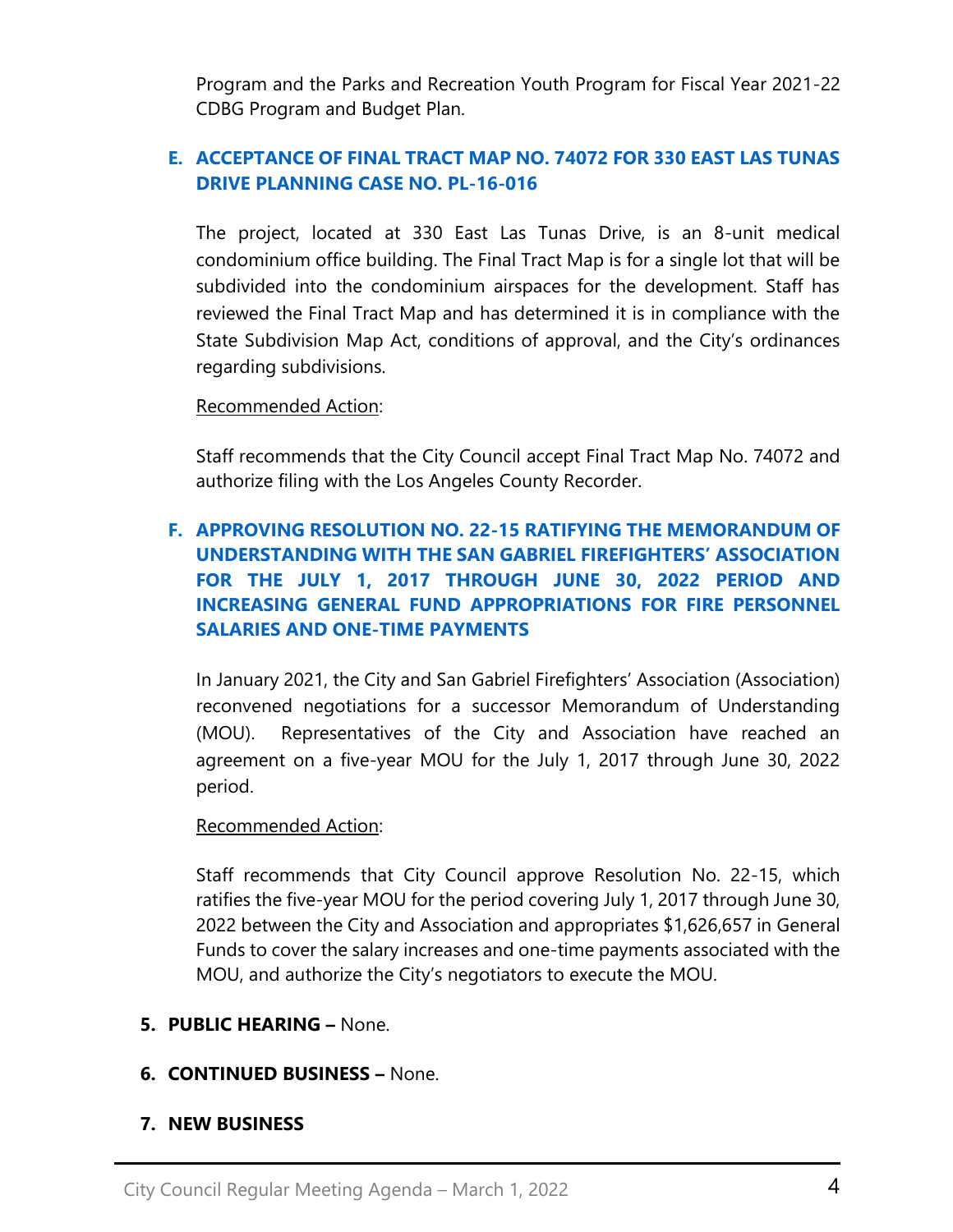### **A. [FISCAL YEAR 2021-2022 MID-YEAR BUDGET UPDATE](https://www.sangabrielcity.com/DocumentCenter/View/16135/Item-7A---Fiscal-Year-2021-22-Mid-Year-Budget-Update)**

The mid-year update budget report examines the financial results of the General Fund through January 31, 2022. The mid-year financial information is synthesized, budget projections for both revenues and expenditures are updated, and mid-year budget adjustments are proposed.

#### Recommended Action:

Staff recommends that the City Council receive and file the mid-year budget update report and adopt Resolution No. 22-17 approving mid-year adjustments to 2021-22 budget.

## **B. APPROVAL OF [SMALL BUSINESS ASSISTANCE GRANT PROGRAM](https://www.sangabrielcity.com/DocumentCenter/View/16152/Item-7B---Approval-of-the-Small-Business-Assistance-Grant-Program)**

On January 18, 2022, staff presented an item regarding small business incentives through the American Rescue Plan Act (ARPA), and received direction from City Council to launch a small business assistance grant program in the amount of \$175,000. This staff report describes the programing details of the proposed business-assistance initiative. Total funds for the Small Business Assistance grant program described above will not to exceed \$175,000.

#### Recommended Action:

Staff recommends that the City Council authorize the Small Business Assistance grant program being launched and adopt Resolution 22-20 appropriating the necessary funding from the American Rescue Plan Act grant.

# **C. [DISCUSSION REGARDING REQUESTS FOR USE OF OUTDOOR SPACES IN](https://www.sangabrielcity.com/DocumentCenter/View/16136/Item-7C---Discussion-Regarding-Requests-for-Use-of-Outdoor-Spaces-in-Mission-District)  [THE MISSION DISTRICT](https://www.sangabrielcity.com/DocumentCenter/View/16136/Item-7C---Discussion-Regarding-Requests-for-Use-of-Outdoor-Spaces-in-Mission-District)**

In recent months, staff has received inquiries and requests from various groups to use outdoor spaces in the Mission District. These include the Mission Playhouse Plaza area, Playhouse parking lot and requests for a street closure to hold an event. Likely these requests are becoming more frequent as groups have seen the way that these spaces can be used and as groups look to have events outdoors due to COVID-19. Because these spaces are also needed when there is an event at the Playhouse and/or an event at the Adult Recreation Center, staff is recommending that the City Council discuss this item and provide direction to staff on policies related to public use of the outdoor spaces. Revenue for typical one-day Playhouse event is approximately \$9,600, while a weekend rental averages \$36,500. Revenue for a typical use of the Adult Recreation Center is approximately \$2,400.